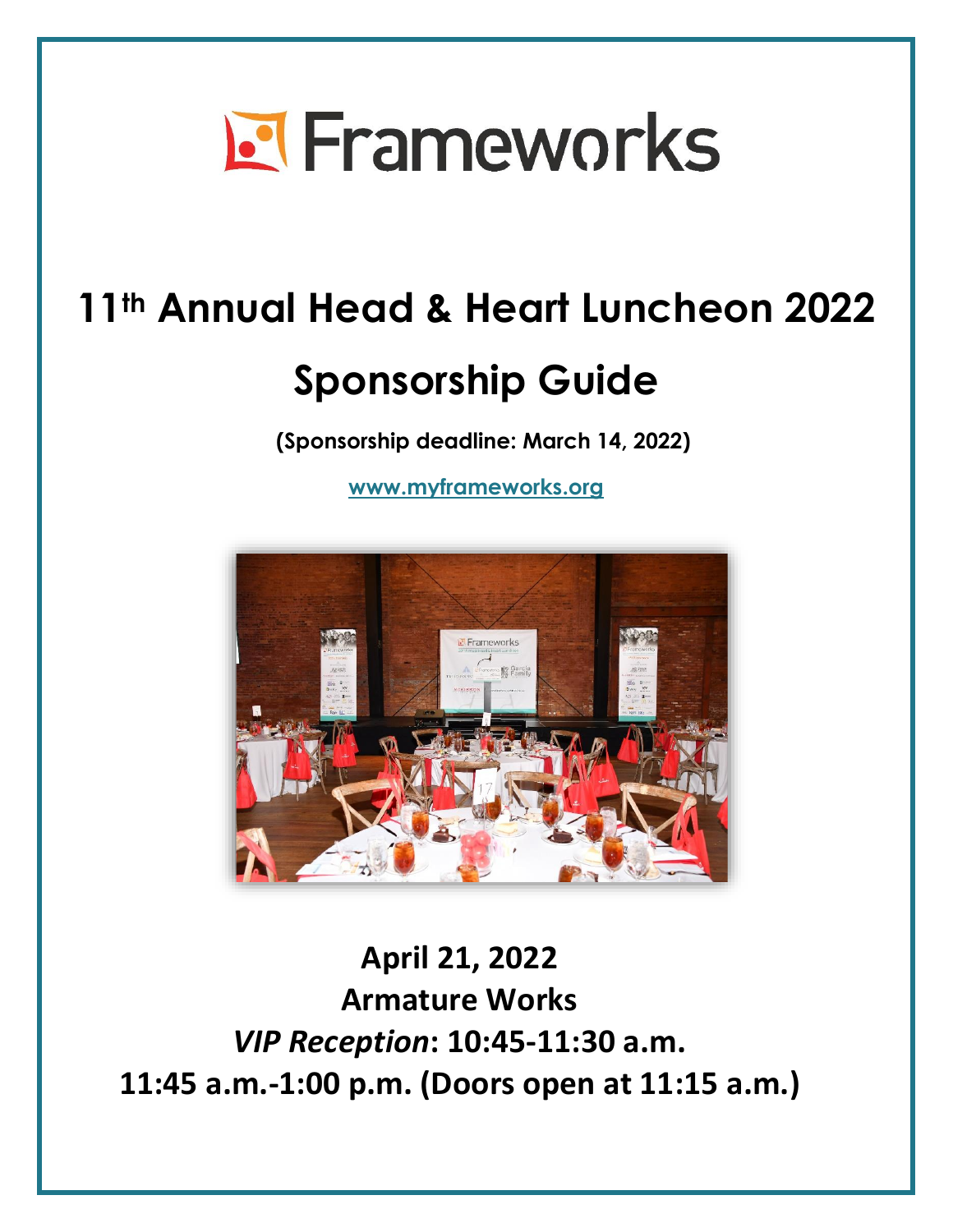## Frameworks

## **Mission**

Frameworks of Tampa Bay, Inc. is a non-profit organization that empowers educators, youth services professionals, and parents/guardians with training, coaching and research-based resources to equip students with social and emotional skills.

## These skills include:

- •Self-Awareness
- •Self-

**Management** 

- •Social **Awareness**
- •Relationship **Skills**
- •Responsible Decision-**Making**

### The Head & Heart Luncheon is Frameworks' annual signature fundraising event. As a nonprofit, Frameworks relies heavily on generous supporters to continue and expand its research-based *social and emotional learning* programming. Frameworks currently serves more than 30,000 preK-12<sup>th</sup> grade students, along with their teachers, guidance staff, school administrators, and families representing 90 schools. Frameworks also supports other youth professionals and mentors.

## **Keynote Speaker – Arthur C. Brooks**



Arthur C. Brooks is the William Henry Bloomberg Professor of the Practice of Public Leadership and Professor of Management Practice at the Harvard Business School. Before joining the Harvard faculty in 2019, he served for ten years as president of the Washington, D.C.-based American Enterprise Institute (AEI), one of the world's leading think tanks. Brooks is the author of 12 books, including the national bestsellers "Love Your Enemies" (2019) and "The Conservative Heart" (2015). He has also published dozens of academic journal articles and the textbook "Social Entrepreneurship" (2008). He is a columnist for The Atlantic, host of the podcast "*How to Build a Happy Life*," and subject of the 2019 documentary film "The Pursuit," which Variety named as one of the "Best Documentaries on Netflix" in August 2019. He gives more than 100 speeches per year around the U.S., Europe, and Asia, and can be regularly seen on national TV programs. Brooks holds a Ph.D. and an M.Phil. in policy analysis from the Pardee RAND Graduate School, an M.A. in economics from Florida Atlantic University and a B.A. in economics from Thomas Edison State College.

## **Benefits of Sponsorship**

Your sponsorship of the Head & Heart Luncheon 2022 will yield the following benefits:

- Promote greater community awareness and recognition of your organization's philanthropic virtues and "corporate social responsibility."
- Pre and post-event recognition on Frameworks' social media and web platforms, acknowledgement at the Luncheon itself on appropriate platforms, and partnership status with Frameworks.
- Opportunities for employee engagement with social and emotional learning skills, including emotional intelligence (EQ) and empathy.
- Occasion to inspire others to join in fostering emotional intelligence in Tampa Bay, yielding long-term social and economic benefits for the community.



402 East Oak Avenue, Tampa, FL 33602 | 813-574-6915| www.myframeworks.org

## **Head & Heart Luncheon 2022**